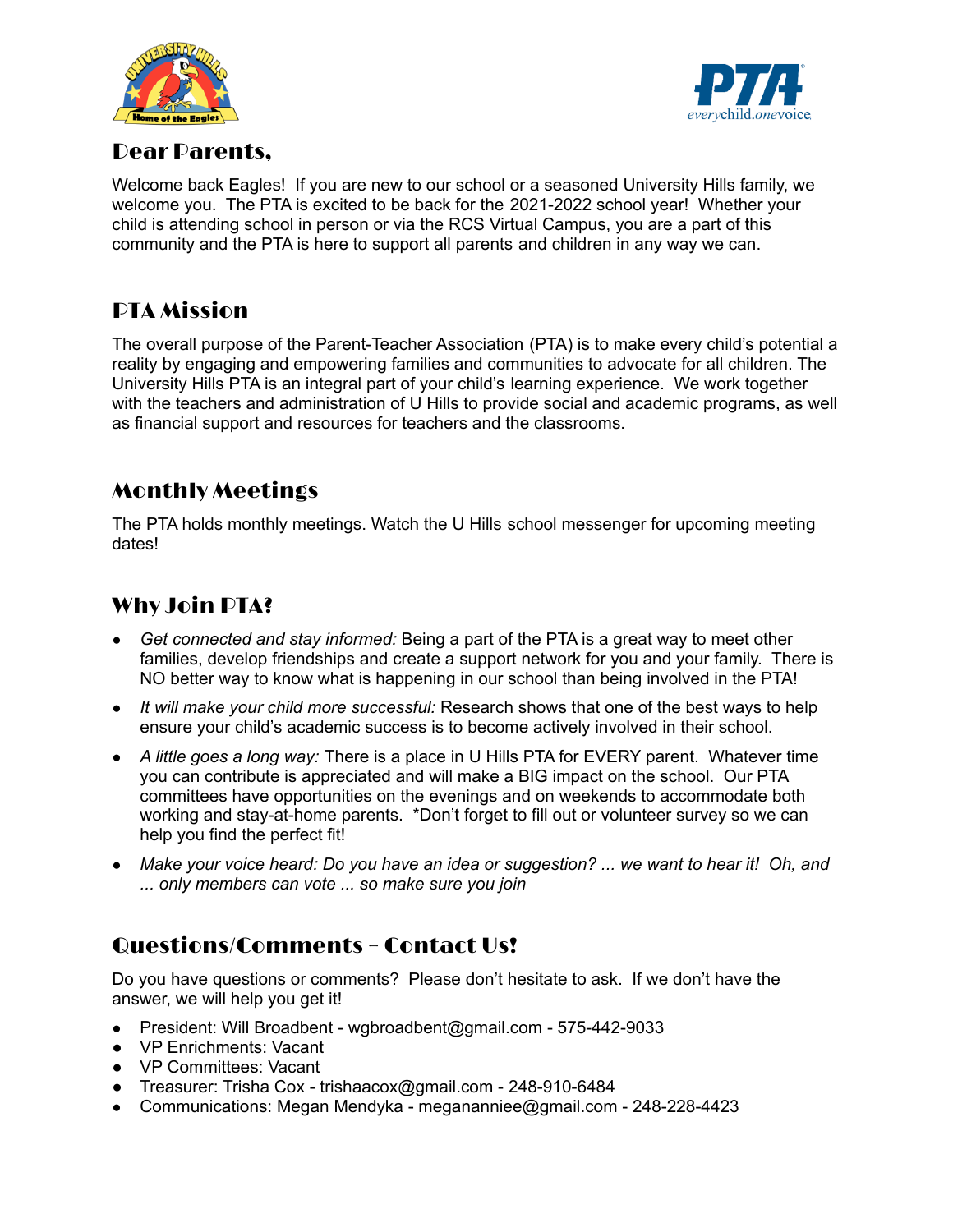# 2021-2022 MEMBERSHIP FORM

## University Hills Elementary PTA

The **easiest** way to complete your PTA member registration is online! Visit the University Hills MemberHub website at:

<https://uhillspta.new.memberhub.store/store>

Print and complete this form **only** if you are mailing in the member registration form

### **Membership type (check one)**

\_\_\_\_ Individual Membership- \$12 (1 adult- parent or teacher) Family Membership-\$20 (2 adults living at one residence)

| Parent Name: |  |  |
|--------------|--|--|
|--------------|--|--|

Phone: \_\_\_\_\_\_\_\_\_\_\_\_\_\_\_\_\_\_\_\_\_\_\_\_\_\_\_\_\_\_\_\_\_\_\_\_\_\_\_\_\_\_\_\_\_\_\_\_\_\_\_\_\_\_\_\_\_\_\_\_\_\_\_\_\_\_\_\_\_

Email(required): <br>
example 2014

### **Family Membership (additional information):**

Parent Name #2 \_\_\_\_\_\_\_\_\_\_\_\_\_\_\_\_\_\_\_\_\_\_\_\_\_\_\_\_\_\_\_\_\_\_\_\_\_\_\_\_\_\_\_\_\_\_\_\_\_\_\_\_\_\_\_\_\_\_\_\_\_\_

Parent #2 Phone Number: \_\_\_\_\_\_\_\_\_\_\_\_\_\_\_\_\_\_\_\_\_\_\_\_\_\_\_\_\_\_\_\_\_\_\_\_\_\_\_\_\_\_\_\_\_\_\_\_\_\_\_\_\_\_

Parent #2 Email (required):  $\blacksquare$ 

**Check** #: \_\_\_\_\_\_\_\_

**Total Amount Due:** \_\_\_\_\_\_

- $\sim$  Make checks payable to University Hills PTA.
- $\sim$  Please return form and payment to:
	- Jennifer Wilson
	- 1474 Antler Ct. Rochester Hills, MI 48309
- ~ Members can vote at meetings, chair/serve on committees, and volunteer in many ways!